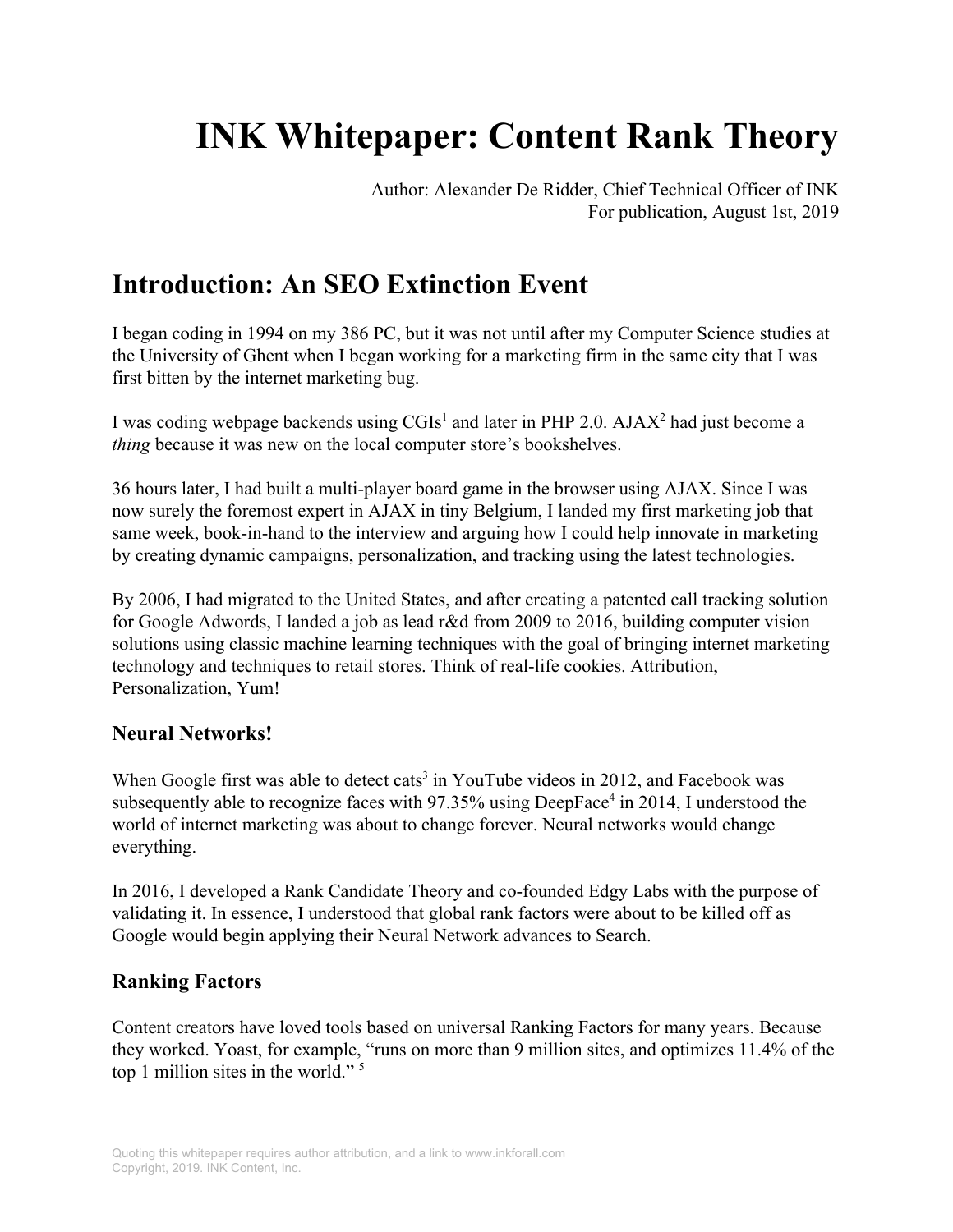Examples of Ranking Factors for search are "you should write more than 300 words" and "your keyword density should be below 3%."

Those rules are going extinct, because of advances in AI. We have all seen it happen - Google is getting better at personalizing search for each individual search query.

### **Lexical Optimization**

In response to this extinction event, we've seen a number of companies release more advanced tools for optimizing content. Their main innovation is what one would call "Custom Ranking Factors<sup>"</sup>

The basic premise of a custom ranking factor tool is to analyze the top 10 or 20 of Google, and derive insights from this content based on the keyphrase you are targeting.

These tools universally have two things in common:

- 1. You have to pay up, big time. Prices range between \$100 and \$3,000 per month.
- 2. All the tools we've examined are built as a side-project of an SEO suite (me-too) or are built with marketers and SEOs as their primary audience. There is no solution that's specifically for writers.

Furthermore, a subset of the new breed of Custom Ranking Factor tools for content is justifying their high cost with claims of "Artificial Intelligence", "Machine Learning", and/or "Data Science<sup>"</sup>

Consumers are dazzled with terms like TF-IDF and are told that if they include this or that keyphrase to their content, they will improve their chances to rank for a given piece of content.

Tools like this are essentially performing Lexical optimization when Google has moved and evolved away from such old metrics on to Neural Network powered Semantic optimization.

Advances in search algorithm AI have led to a second SEO extinction event: lexical optimization. This is simply a more advanced form of keyword stuffing.

It's not hard to prove that Google has moved beyond TF-IDF and other forms of Lexical analysis as a form of information retrieval. You've noticed it yourself - Google may rank your content for words that you don't even include in your text - it's gotten smart enough to know what you are talking about.

# **Left Behind**

As with all progress, some will feel left behind by rapid and sweeping change.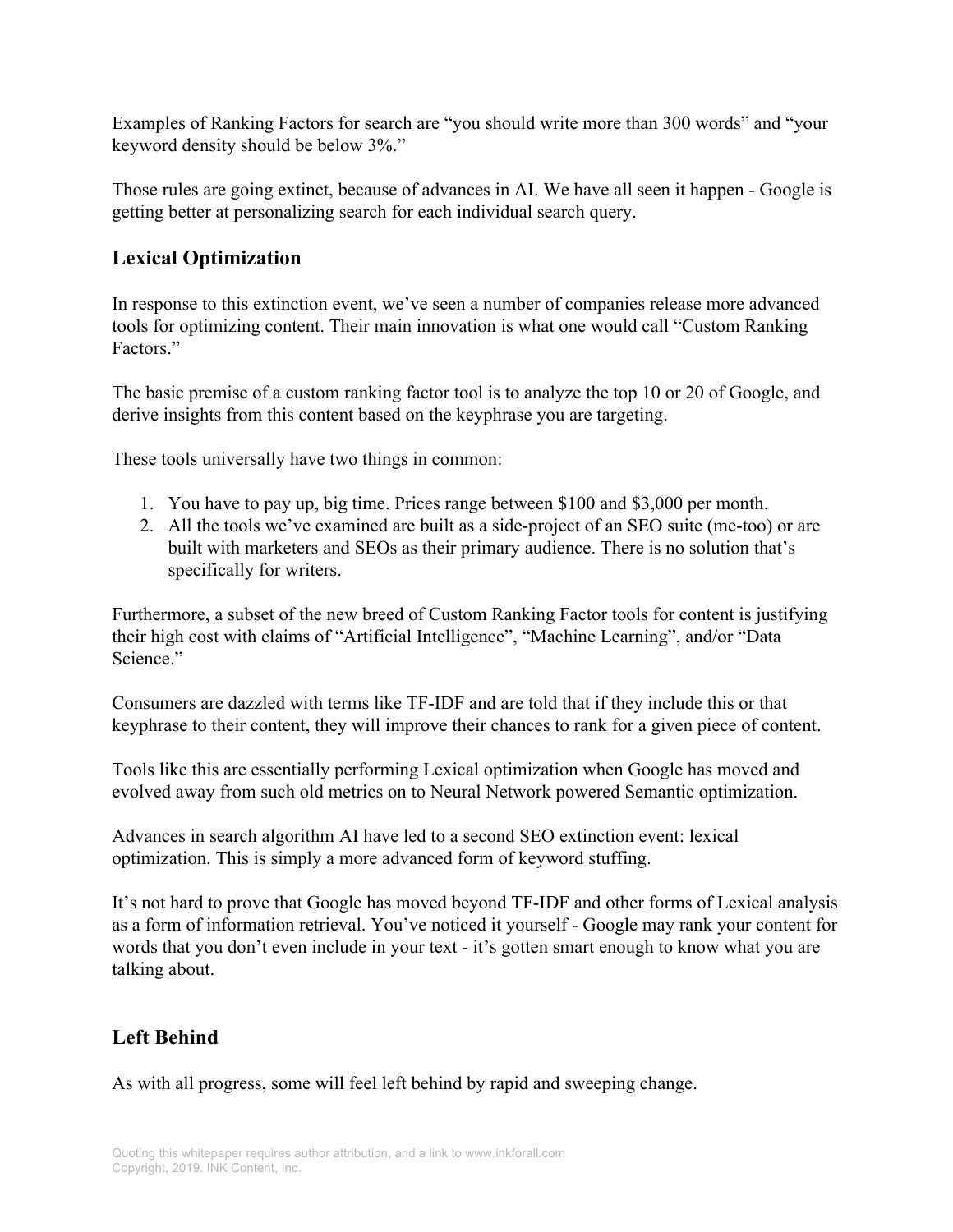*All our market research and interviews with writers point to a single conclusion: optimizing content for SEO has become an increasingly difficult and frustrating process.*

While everyone was concerned with how these changes affected business revenue and built tools to help marketers capitalize on that, the writers who actually made the internet what it is today have been left behind.

In 2016, we've felt the early foreshock tremors of this emerging event and began developing and experimentally validating our Rank Candidate Theory.

Subsequently, we've built a semantic optimization AI that we're extremely proud of and decided to put all that intelligence in the formula that made Yoast so popular: easy to use, and free.

Our final decision involved taking the user experience for writers to the next level. Could we create a user interface that made optimizing content for search so easy that we could remove the writer's frustration? Could we build a tool so popular that it would become to web content what Adobe Photoshop became to photographic content in years past?

That vision gave birth to our product, INK. And in this white paper, we'll go into the theory in more depth. While this whitepaper is not intended to be a scientific paper, and while we are writing it in a way to protect our intellectual property, I am confident that you will enjoy reading through the methods, findings, analysis, and conclusions.

# **The Rank Candidate Theory**

# **The Theory, 2016 Edition**

Google crawls your page, scrapes your content, and determines from a deep understanding of the content if you meet the user's intent. If you do, they consider your page a *rank candidate*. They will send some traffic to your page to test user satisfaction. If users like your page, your rankings will go up. Content Relevance and User Experience will, therefore, become increasingly important ranking factors.

# **Testing Method**

We intended to validate our Rank Candidate theory by buying a brand new domain (edgylabs.com) - meaning zero domain authority - in September of 2016, optimizing it for technical SEO, and publishing content.

The key to the strategy was to not influence our key experimental content with link building strategies. By doing this, we were able to test how Google responded to different content optimization strategies, using content relevance as a new "page authority" signal, capable of outperforming the link-based rank approaches of the past.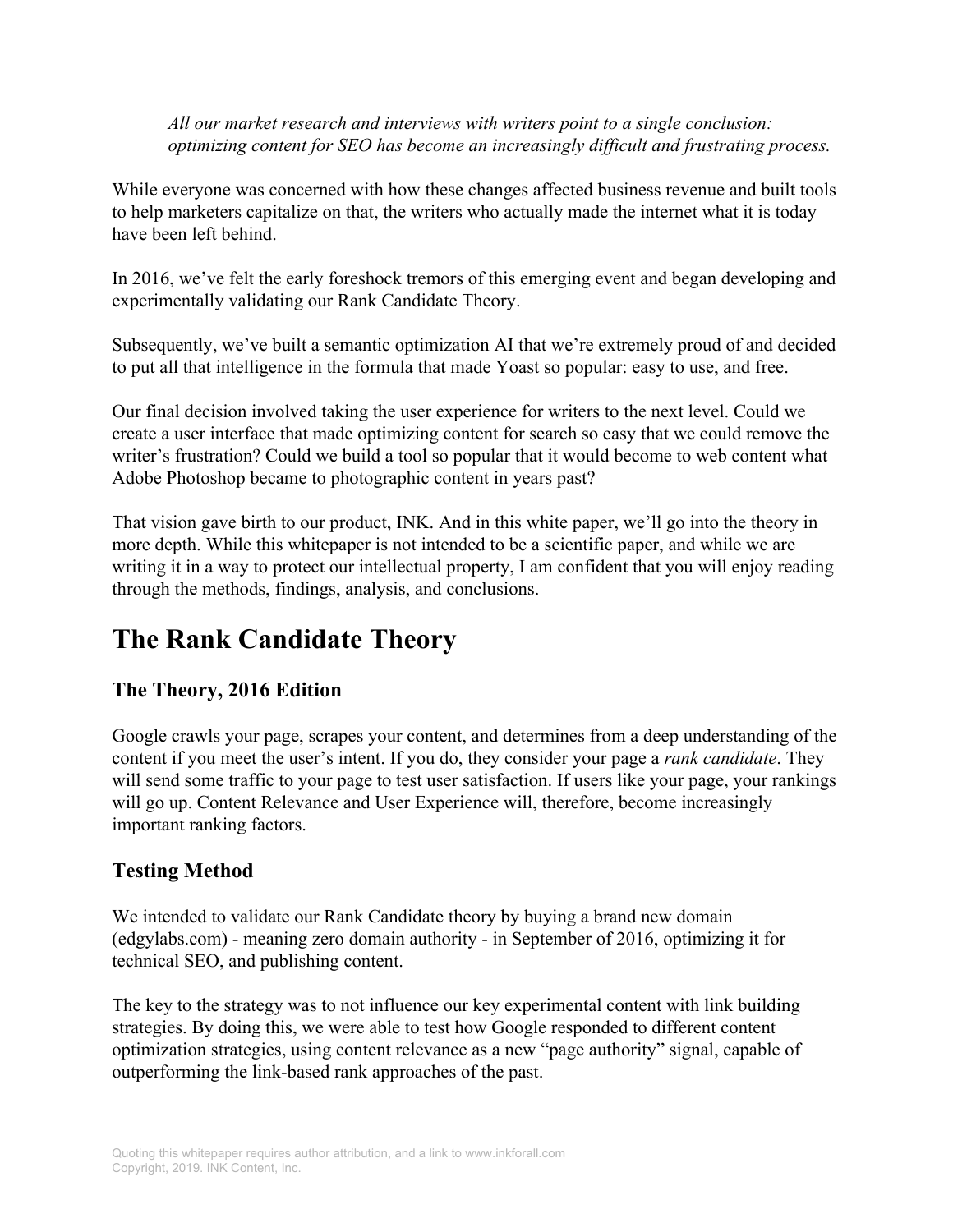

*By the power of content optimization - organically growing a brand new domain to 100,000+ monthly sessions from a cold start.*

### **Observations & Interpretation**

1. We noticed that content - even if it lacks backlinks AND even if it comes from a site with little domain authority AND and provided it has a decent technical optimization - will be tested by Google with some traffic ONLY if it meets searcher intent because it has achieved Semantic / Topical Completeness. In practical terms, many pieces of content fail at becoming a Rank Candidate.

2. Typical behavior for the Google Search Engine would be to send a trickle of traffic to your page, followed by either no subsequent traffic or a lot of traffic. This period of time is where we believe that Google is testing your page for user satisfaction. We believe that the more engaging the content, the better the final outcome. This is what we understand as RankBrain activity. <sup>6</sup> In other words, AI makes the decision if you are worthy of a chance, but RankBrain uses actual users to contribute the data which helps further the decision of where you will end up ranking.

### **Conclusions**

You should first worry about how to become a rank candidate, and afterward, you need to ensure that your content achieves good engagement metrics with your audience.

(In case you are wondering what we've done with our site... the site is still running strong, but the experimental focus has shifted. After all, we couldn't maintain our initial experimental conditions because of the site's growing authority. Today we are testing against other ranking factors. We shut down edgylabs.com and made a new PWA, edgy.app, where we are testing how Google responds to content migrations, testing how technical SEO and speed optimization.)

# **On Ranking Factor-Based Approaches**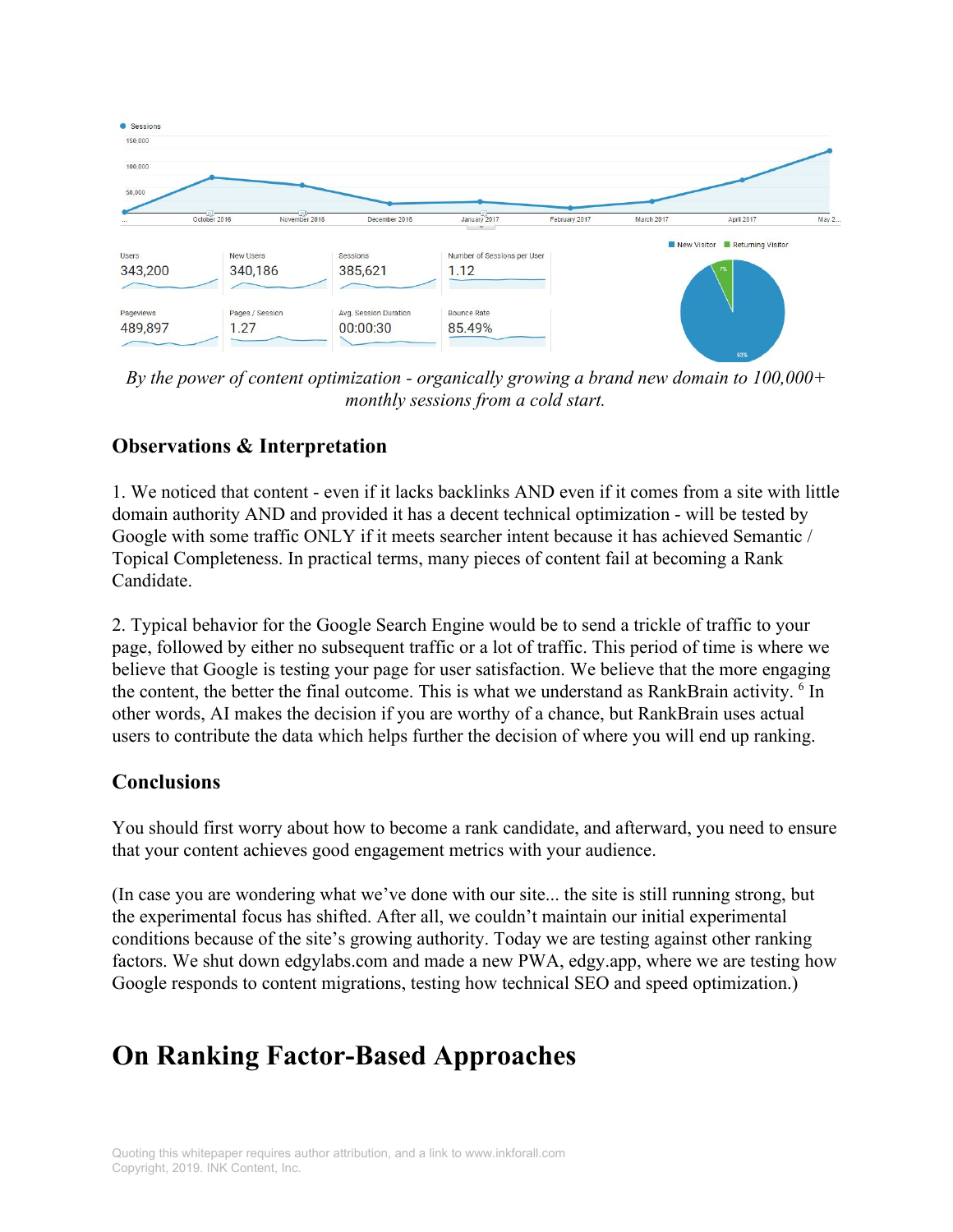There's no doubt that technology has attempted to cut the learning curve for updates in SEO, but it relies only on limited information and rules. For example, tools such as Yoast<sup>7</sup>, Hemingway<sup>8</sup>, Readable.io<sup>9</sup>, and more are using rule-based recommendations.

In other words, they don't take into consideration that every search query indicates a unique searcher intent. One size doesn't fit all.

*In 2019, every search query is unique, and you need a solution that keeps up with Google and allows for more personalization of content. You can't rely on your site's topical authority, nor on general SEO best practice rules.*

One industry leader who analyzes and explains these details further is Brian Dean of Backlinko. Each year, in collaboration with BuzzSumo  $10$ , he publishes an amazing and large scale blog content data study.<sup>11</sup>



Looking at one graph from his study below, a content writer might conclude that to be safe, you should write about 2000 words in each of your articles. That would be the wrong conclusion.

Correlation between word count and top 20 page positions in Google <sup>12</sup>

The above graph shows that for an average high-ranking article, Google prefers longer content.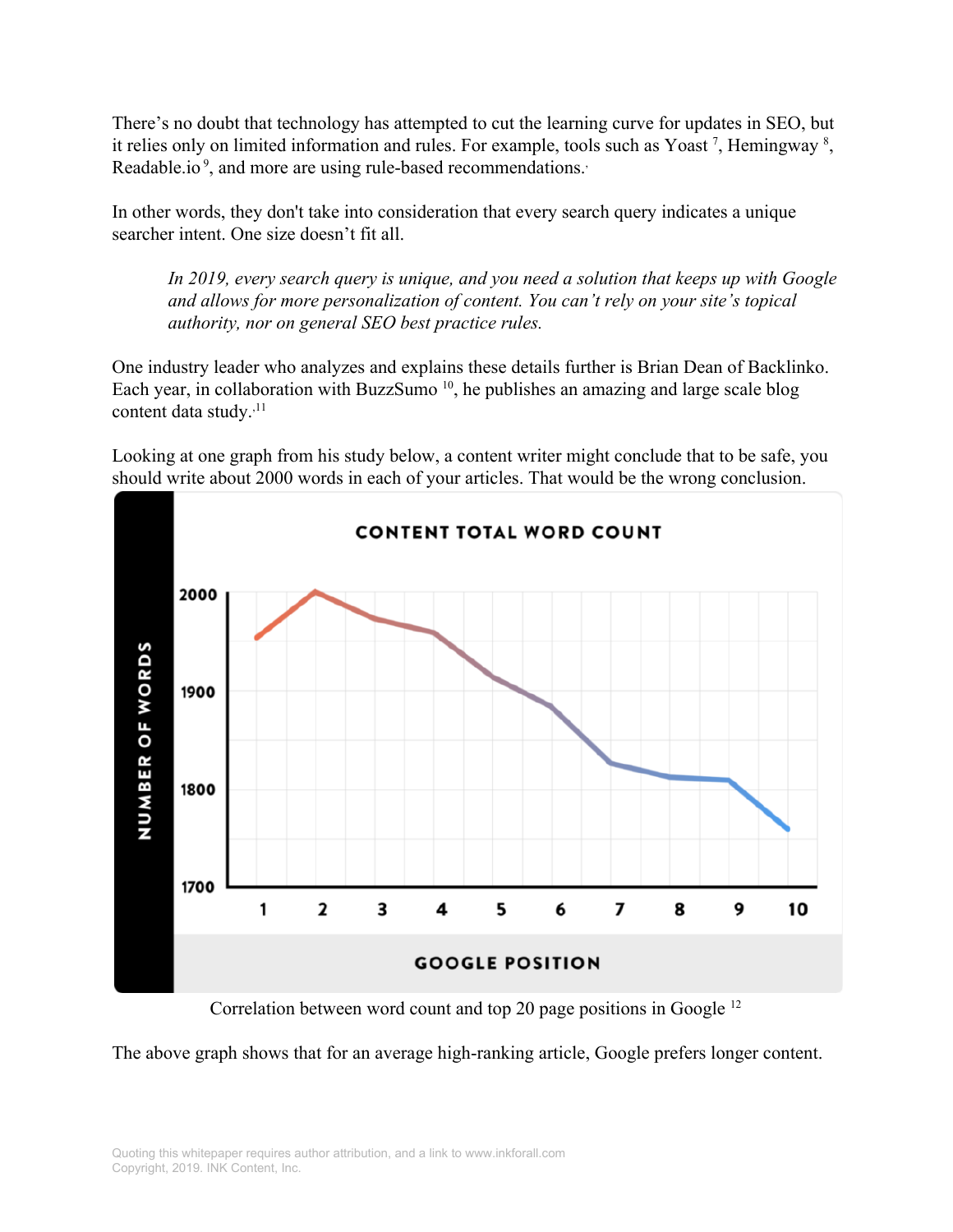But what about your particular topic? You only need to outperform your competitors. If your competitors score the top positions in Google with just 500 words, then you don't need 2,000 words to beat them.

### **A Real-Life Example**

In the example below, the Yoast tool recommends you write at least 300 words. This is an example of a Ranking Factor based approach. They say 'minimum', so they are not incorrect. But how is this really helpful to a content writer trying to figure out how much to write?

The text contains 0 words. This is far below the recommended minimum of 300 words. Add more content that is relevant for the topic.

User Screenshot of a Yoast recommendation.

As pointed out in the introduction, Global Ranking factors are experiencing an extinction-level event. But to what extent have these Global Ranking Factors become less relevant? We've done a study on how Global Ranking Factors compare with Customized Ranking Factors.

### **Study: Customized Search Heuristics Outperform Global Factors**

We achieved a better prediction of search performance with a simple heuristic which suggests the weighted average of word counts of pages with positions from 2 to 10. For a fair comparison, we can then take an average of these suggestions and use it as a rule-based recommendation (to make the average of these suggestions coincide). We can then compare both recommendations with a ranked 1st-page word count.

*In the graph below, you can see that the heuristic recommendation is much better centered around 0 (which means no error.) In fact, on average, it's over two times better in both directions (261 extra words against 568 and 269 missing words against 576 than in 1st page).*

This way you can be more confident that your article is not penalized for being too short or too long. In practical terms, you can stop worrying about hitting 2,000 words and artificially inflating your content with perhaps less relevant information. Instead, focus on providing the right amount of text based on the searcher's intent, which makes the search engines and the search audience happy.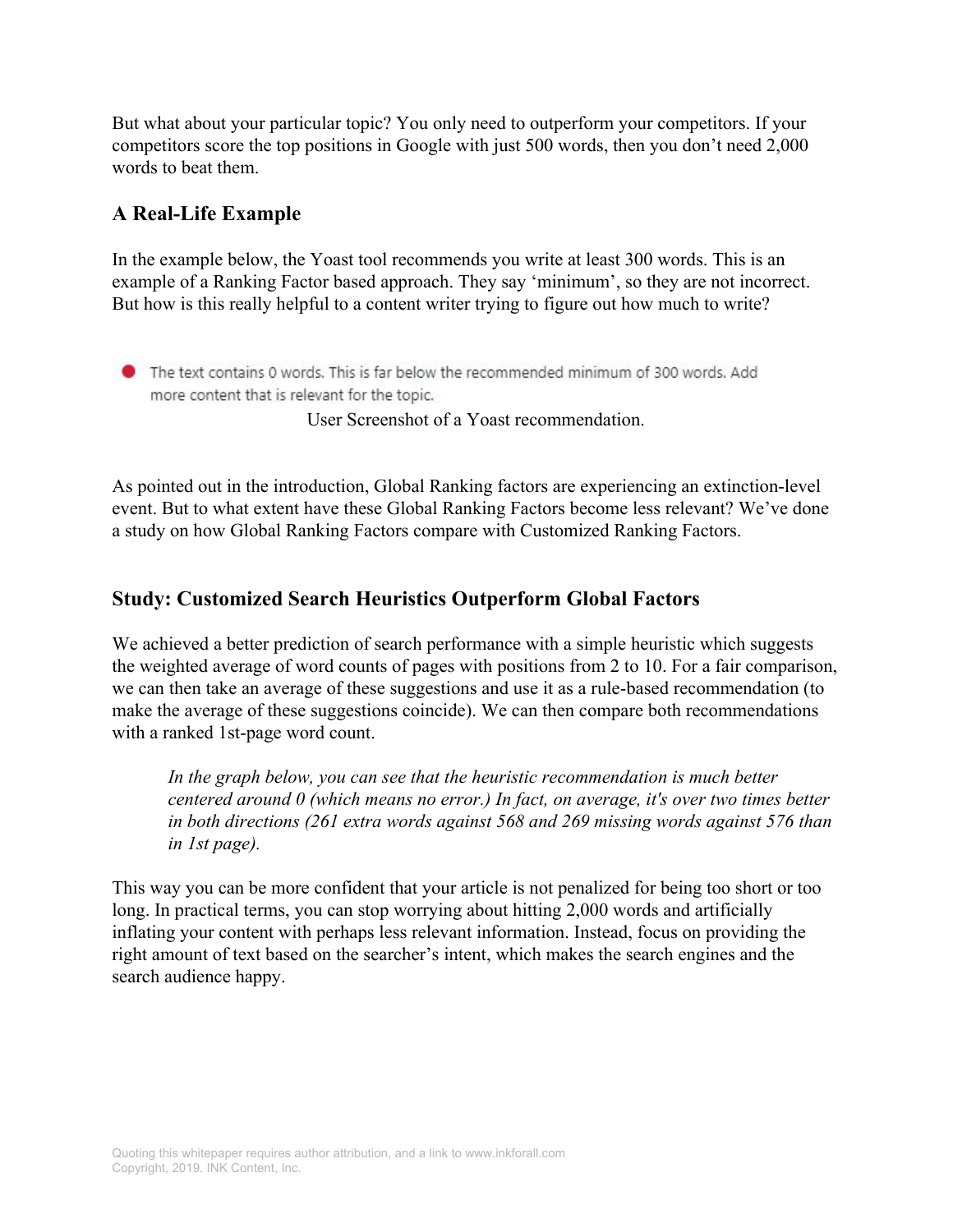

Comparison of personalized and rule-based recommendations for content length

We repeated this study for many other ranking factors and came to the same conclusion over and over. You could easily replicate this heuristic and publish your own findings on those. (If we've inspired you, feel free to leave a shout-out in your article!)

# **On Custom Ranking Factors based on Lexical Optimization**

As mentioned in the introduction, a new generation of tools has sprung up that recognize how changes in Google make rule-based tools outdated. They offer Custom Ranking Factors, and this is a very attractive proposition.

We have found that many of these tools consider Lexical Optimization as AI, and market their tools as "AI-powered". Examples of Lexical Optimization include Natural Language Parsing and Word-Frequency tables.

#### **Lexical Optimization Approach #1**

It works like this, for example: take the top 10 search results in Google. Extract the content. Parse the text and sort words that have high frequencies, because those must be important. Then check the user's content. If they didn't use those words, suggest they include those words with the same frequency.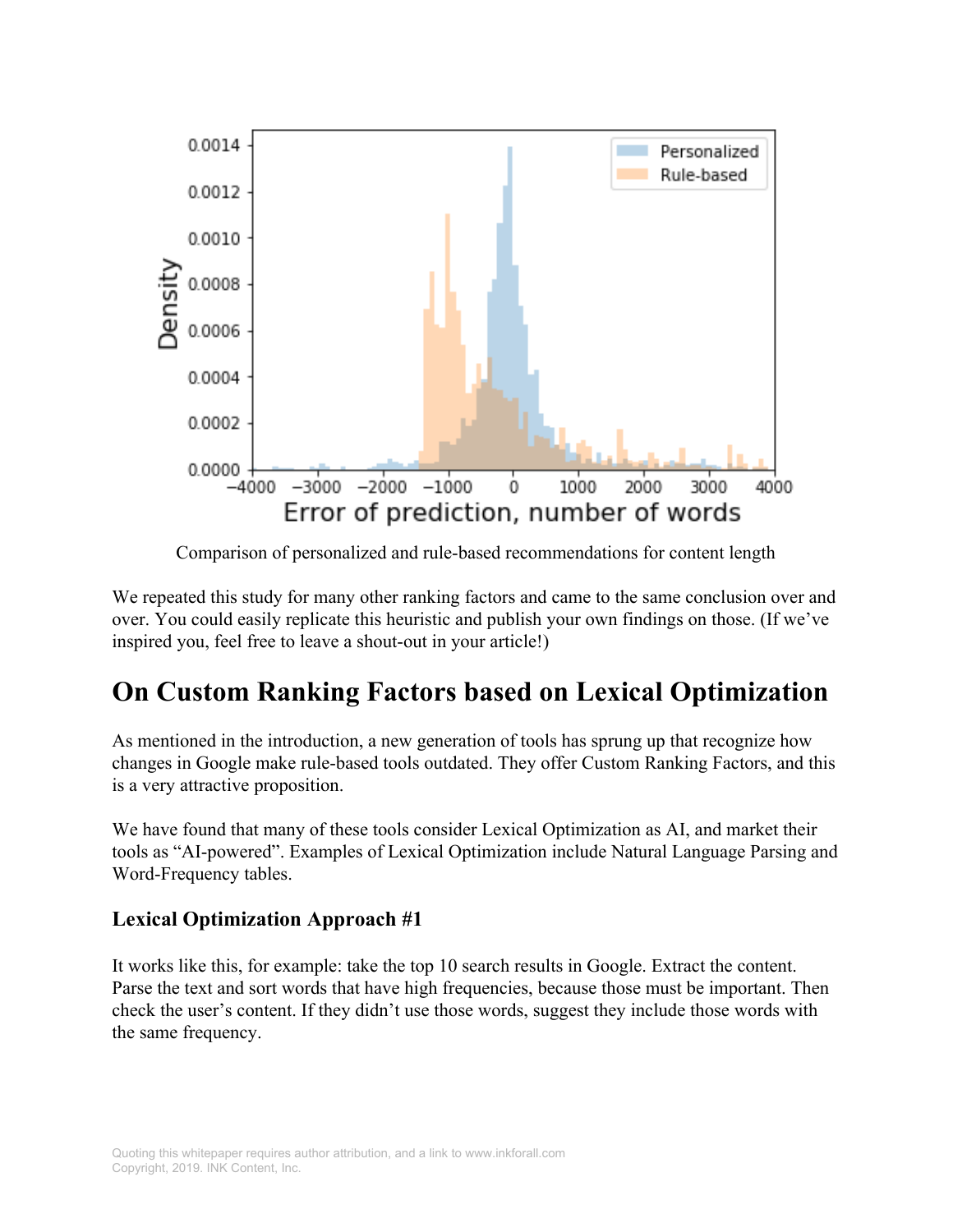There are a few fundamental flaws with this method. First of all, Lexical Optimization based tools cannot account for synonyms and different word forms, which extends to more complex scenarios such as words with similar meanings.

That is mostly why such approaches like  $TF$ -IDF  $^{13}$  and its variations were abandoned as primary tools for use in Natural Language Understanding <sup>14</sup>over ten years ago in favor of more comprehensive techniques such as word embeddings.<sup>15</sup>

Google's John Mueller had this to say about TF-IDF: <sup>16</sup>

- "This is a fairly old metric and things have evolved quite a bit over the years"
- "My general recommendation here is not to focus on these kinds of artificial metrics"

More importantly for SEO, such approaches cannot understand the depth and breadth of the topical coverage, but that is exactly what Google is looking for.

### **Lexical Optimization Approach #2**

A related Lexical optimization approach will suggest that you include long-tail keyphrases in your text that content that is ranking highly in Google for your main keyword is 'also ranking for'.

The obvious problem is one of the writer's original tone and voice. If you can't contribute anything unique or of value, and you will just copy other writer's ideas, then why would Google find your content interesting? The reasons those other articles rank for other keyphrases is because of how they have developed their content from different angles.

*Suggesting to add such keyphrases to your text while your content is not semantically optimized for it can backfire on your SEO, come across as artificial to your users, and is a losing tactic long term.*

It's as John Mueller said in the same Webmaster Central:

*"Instead, I would strongly recommend focusing on your website and its users and making sure that what you're providing is something that Google will in the long term still recognize and continue to use as something valuable."*

If you think about it, the promise of this approach is not to help you rank for your primary focus keyphrase. Instead, it promises that you might instead pick up some extra traffic from related keywords.

We believe this idea has some merit, but requires a semantic approach to recommend words which are truly semantically relevant. Just because these phrases appear in other top 10 Google Results does not mean that they are relevant for your article as well.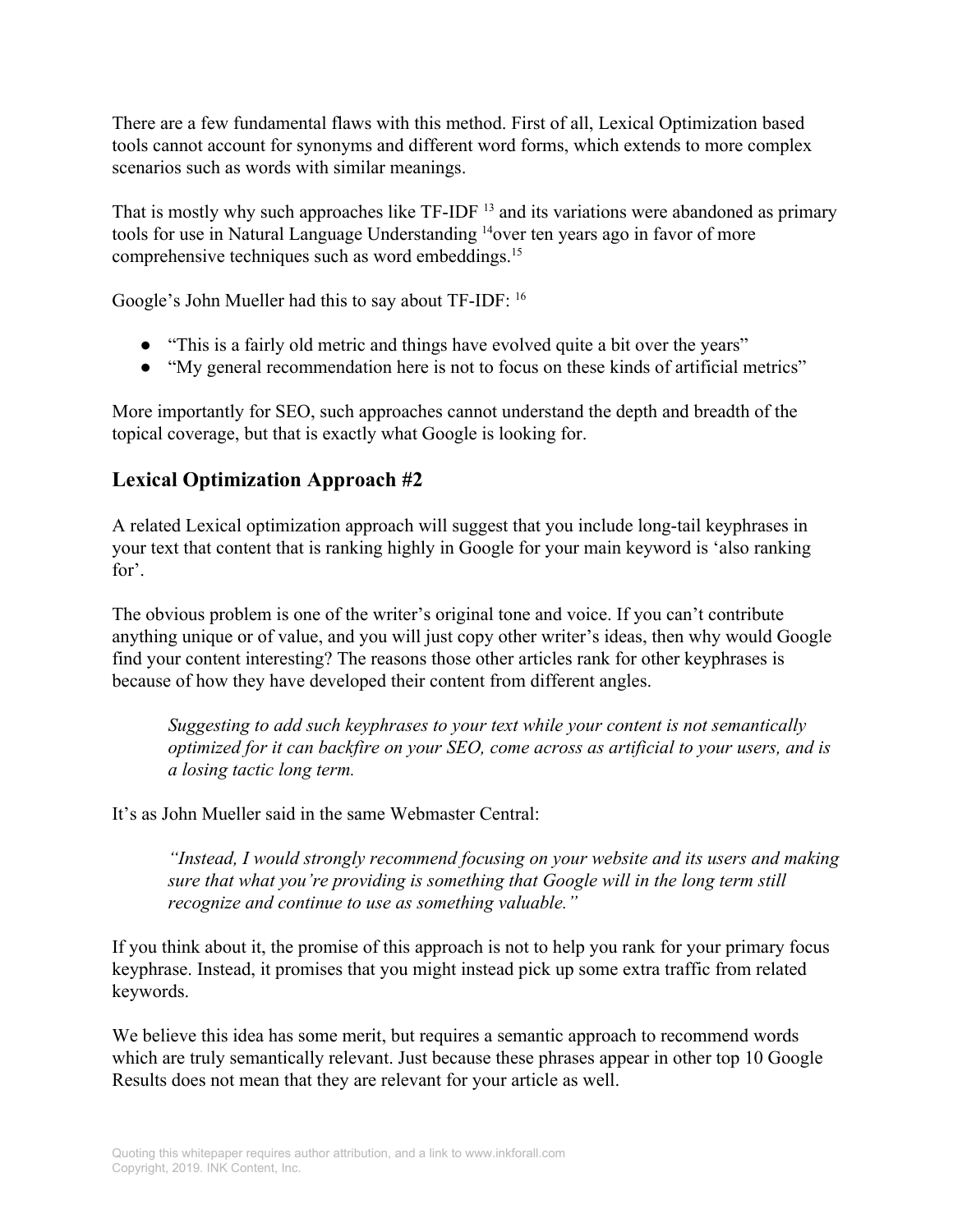# **A Real-Life Example**

SEMrush makes a content optimization tool available as part of their SEO Suite. We love SEMrush, particularly their Site Audit feature, and have been happy customers for years.

Recently, we had a beta tester of INK send us the screenshot below. They asked us why INK is not recommending keywords to include in the copy. Let's take a closer look:



User Screenshot of SEMrush' Content Tool

Let's say that you've got an article about "drilling rigs." What might the user expect to find for such a search? What would be a top 1 article look like for that keyphrase? Now do the same exercise for "services industry." What does such top content look like?

Finally, mentally compare the two articles. Do they look a lot different in your mind? We think they are radically different pieces of content.

Including a keyword and hoping you will magically fool Google into ranking for that additional keyphrase? If only it was that easy.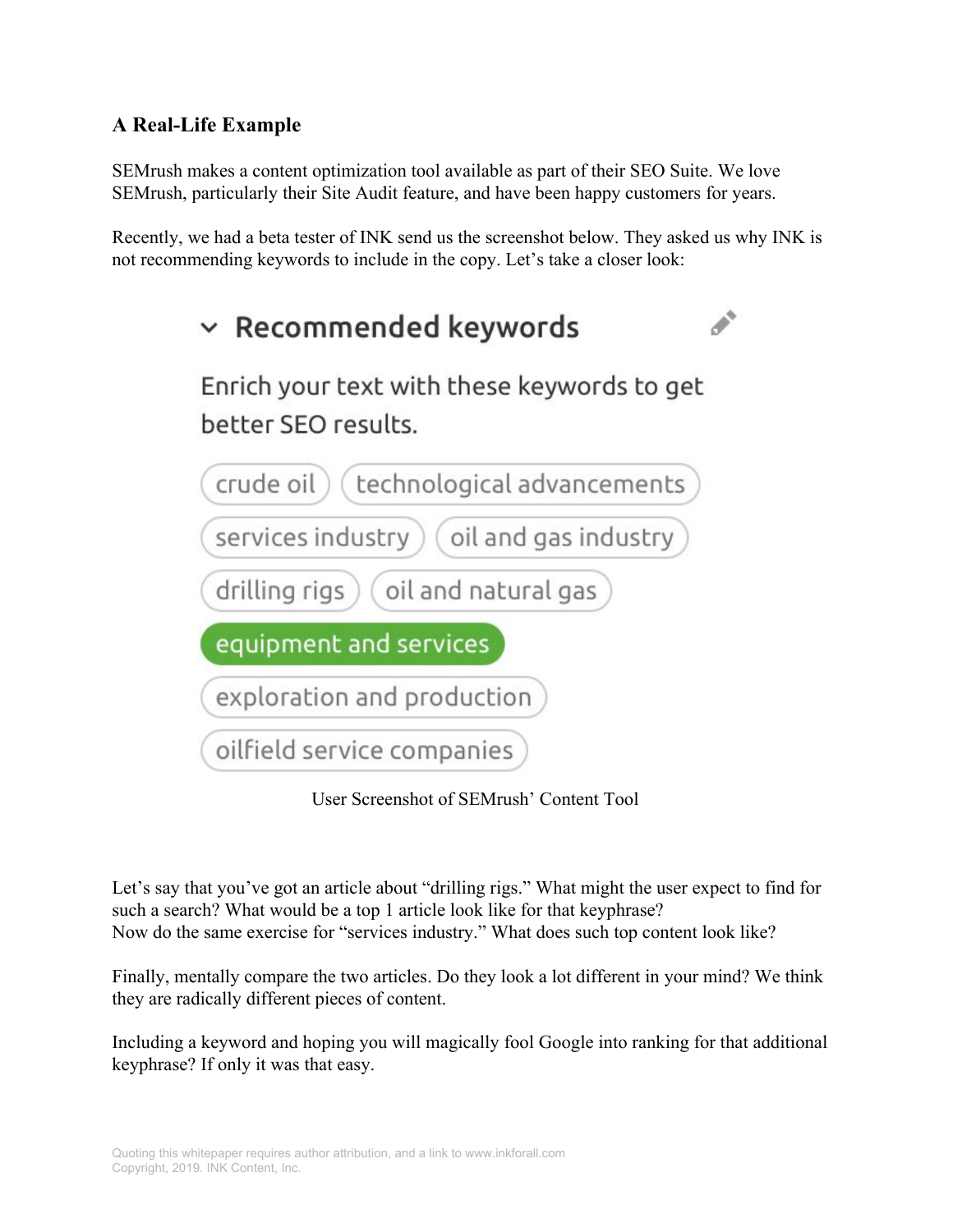Notice how Google defines Keyword Stuffing:

*"Keyword stuffing" refers to the practice of loading a webpage with keywords or numbers in an attempt to manipulate a site's ranking in Google search results. <sup>17</sup>*

The new methods are definitely more sophisticated, but it's just a modern version of keyword stuffing. Keyword stuffing worked for a while until the ban hammer came down on this practice. Google is becoming more sophisticated.

# **E-A-T and the Cost of Being Ordinary**

The marketing slogans are amazing. "We'll give you an outline that will show you exactly how to rank for a given keyphrase." Who wouldn't want such a wizard at your fingertips?

Some tools promise the users "outlines", which could work something like this: Take the top 10 results in Google for your target keyphrase. Extract the content. Extract all paragraphs which contain your target keyphrase. Compile an outline of competitors' paragraphs.

A very important issue for such tools is idea plagiarism and originality of your content - the most they can do is to suggest you make your content similar to already existing in the top on a very primitive word level.

This won't make your content original enough to be ranked high because search engines try not only to rank and sort content by relevance, but also provide a user with as diverse content as possible (otherwise you would see 10 copies of the same articles on the 1st page).

Therefore, by following recommendations that encourage you to duplicate other highly-ranking pages, you might even decrease your own page's value for Google.

In 2018, we learned from the Search Quality Evaluation Guidelines that Google values Expertise, Authoritativeness, Trustworthiness. <sup>18</sup>

- Are you authoritative if you imitate your competitor's content ideas?
- Are you trustworthy if your content is at increased risk of plagiarism?
- Are you showing your expertise if you stick to an outline which makes you ordinary?

While competitive research tools are useful, the average writer is not the average SEO expert. Such tools are often geared toward the SEO expert, who then hands over the outline to the content writer.

The content writer follows the instructions without the proper context, and risks their, or their domains' reputation as a source with a low E-A-T score, and just like lead poisoning, progressively lowering their ability to rank in the future.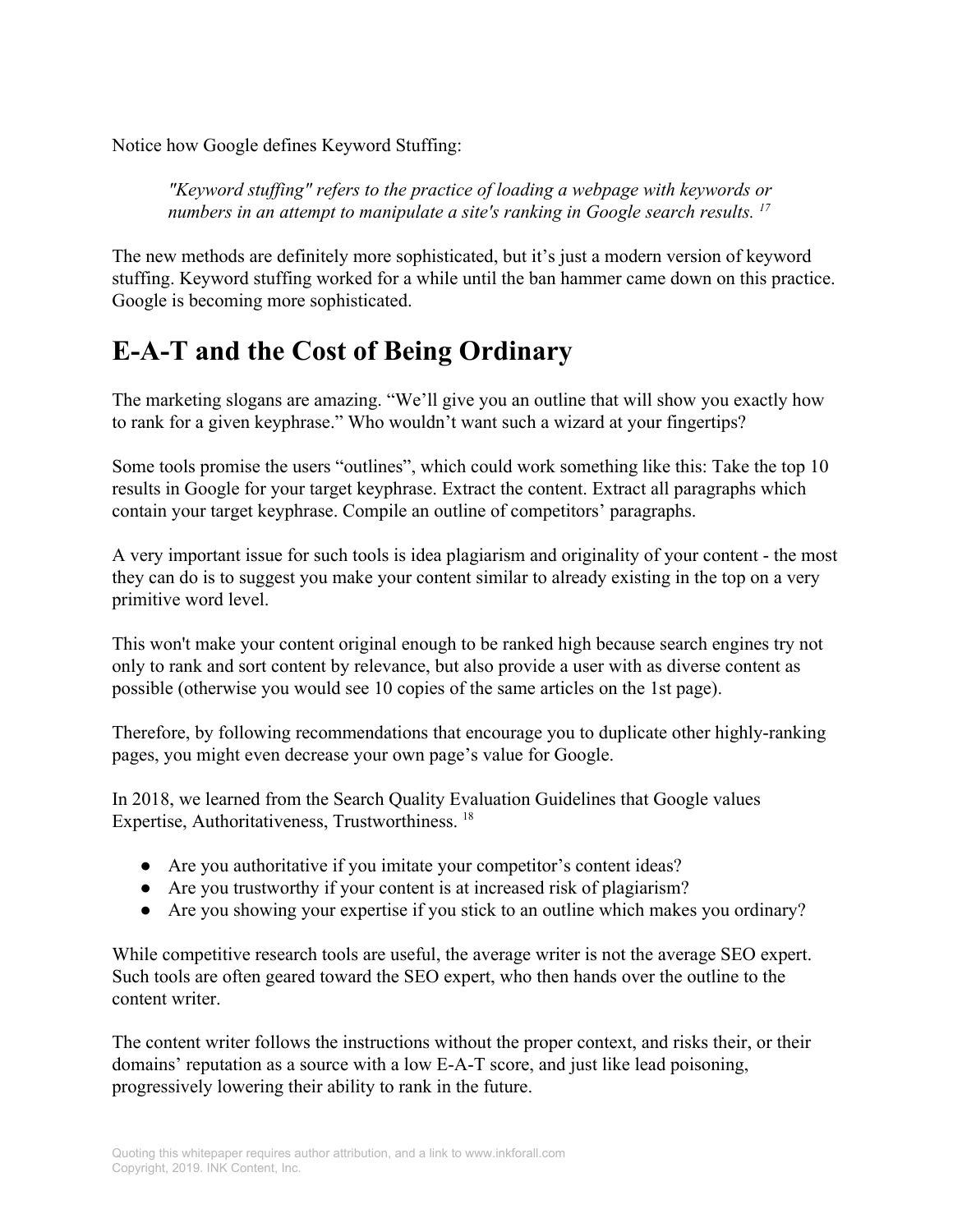# **INK and the Rank Candidate Theory**

Now that we've completed a survey of the status quo of tools landscape, it's time to explain how we've approached the problem of content optimization at INK.

True to our Rank Candidate Theory, INK is built to achieve these two goals:

- Optimize chances to qualify content as a rank candidate with Google
- Optimize language to improve user satisfaction with the content
	- By optimizing language to resonate with the precisely-targeted audience

We'll take you through each of those two objectives, but a few definitions are in order:

- Search Intent: What the searcher is expecting to find in response to a search query.
- Relevance: Content is deemed relevant if it meets user expectation from an informational or topical point of view.
- Semantic: Related to the meaning or information in language.
- Semantic / Topical Breadth: The broad spectrum of ideas or topics contained in the content.
- Semantically / Topical Complete: The content is relevant for the entire semantic space, meaning that the content achieved minimum topical completeness.
- Semantic/Topical Depth: Do you cover each information in the desired amount of depth?

# **How INK Helps You Qualify as a Rank Candidate**

Search engines get more users if they serve more relevant results, and are therefore financially incentivized to reward more relevant content.

You can achieve content relevance by optimizing for topical completeness with sufficient depth.

### **How INK Measures Topical Completeness**

Achieving this was no small feat. Our patent-pending approach is the result of nearly two years of r&d. Essentially, you first have to be able to map text to meaning. That is typically achieved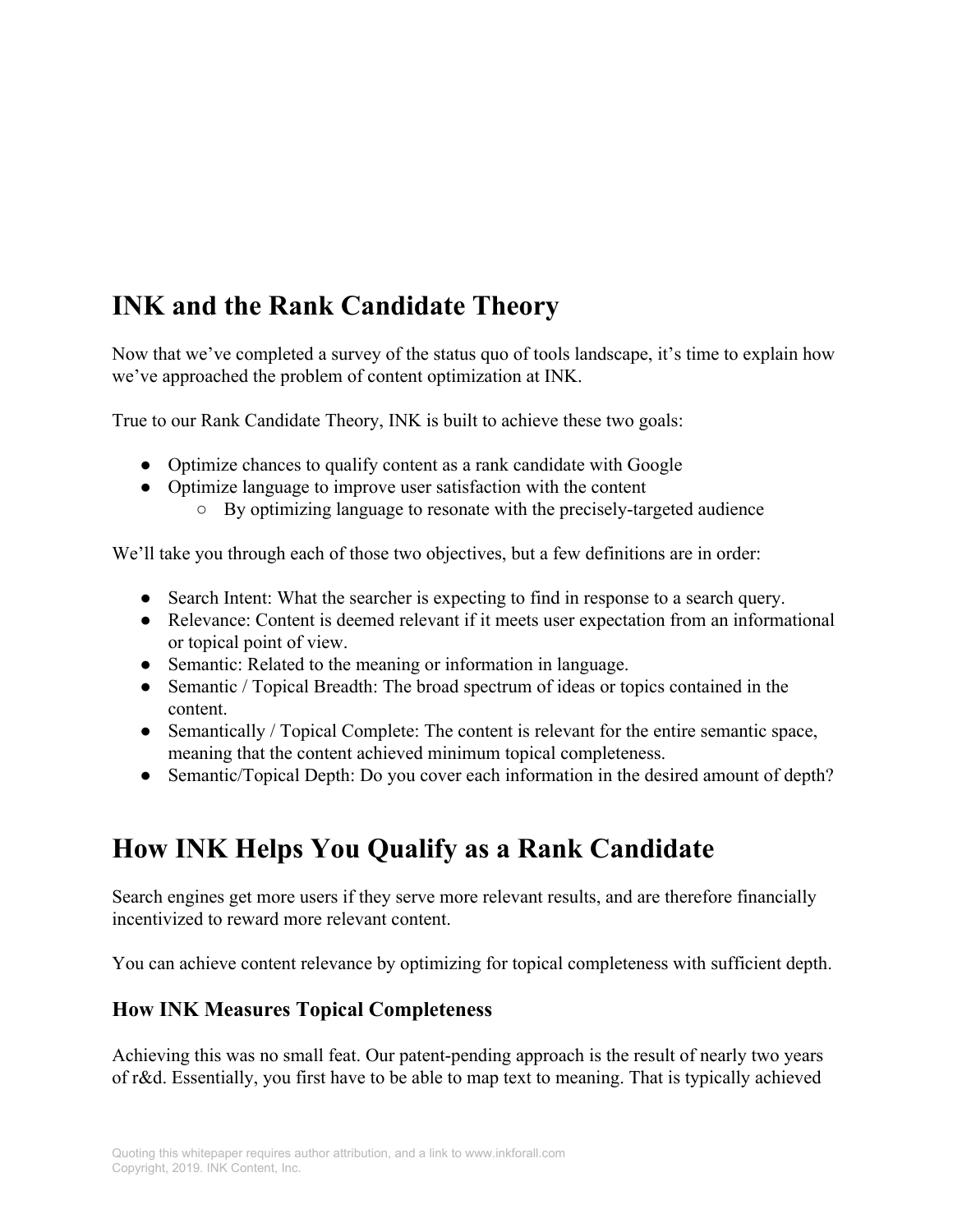via a technique called word embeddings. Our technique is unique, but the end result is a concept map.

We can generate such maps for any piece of content. Those maps are the coolest thing ever because they are so powerful: we can compare maps with each other, calculate the similarity between them, find the differences, and so forth.

One of the biggest development challenges here is "discrimination." Concepts are everywhere, but the true meaning is derived from the relationship between concepts. Here's an example:

- Apple is a fruit.
- Apple is a technology company.

So if we played Pictionary, I might draw a fruit, and something like a computer, and you would be able to understand what I'm talking about.

At the same time, there are so many possible concepts in any given piece of text. The challenge is to select the most important concepts without distorting the combination in a way that meaning is not lost.

In the end, we've achieved the ability to retain the most relevant concepts out of a quarter of a billion possible concept combinations.

What's super cool about these concept maps, is that they are kind of like a brain scan. You will see patterns emerge according to different thoughts (keyphrases) in relation to a piece of content.

Below you can see such concept maps generated for an article Why Did Google Plus Fail?<sup>19</sup> If you look closely, you'll see that there are more common clusters of features between the content and relevant keyphrases (such as "Google" and "compete with Facebook") than with non-relevant ("delicious cat cookies") or too common keyphrases (such as "social media").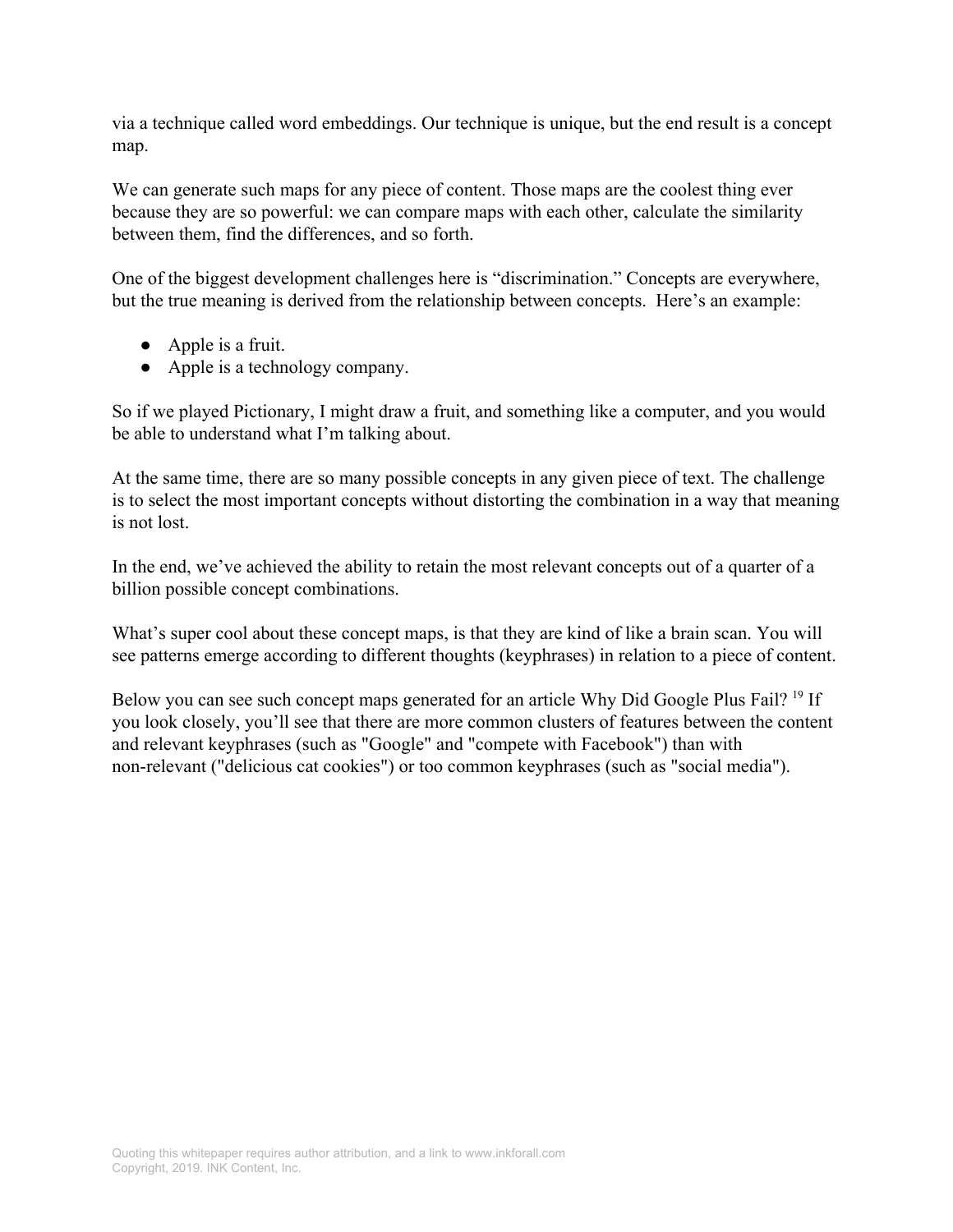

# You're looking at the first pictures of what you could call a Google Brain Scan.

Instead of using obsolete word-frequency based approaches - which even fail to recognize synonyms and different word forms - we developed a text analyzer that builds a high dimensional concept map. When you visually map-related concepts closer together, our semantic concept models look a lot like brain activity.

We get to look inside a search engine's brains. This opens up endless possibilities that we're just starting to tap into, all of which will be built into the capability of INK to help you write more effectively.

That's because these concept maps are trained on what Google deems relevant. This is our big achievement: INK has managed to create a concept map of how Google deems content as relevant.

We can now score your content by comparing it to what Google is expecting from a relevance point of view. That's how our Topical Completeness Score works: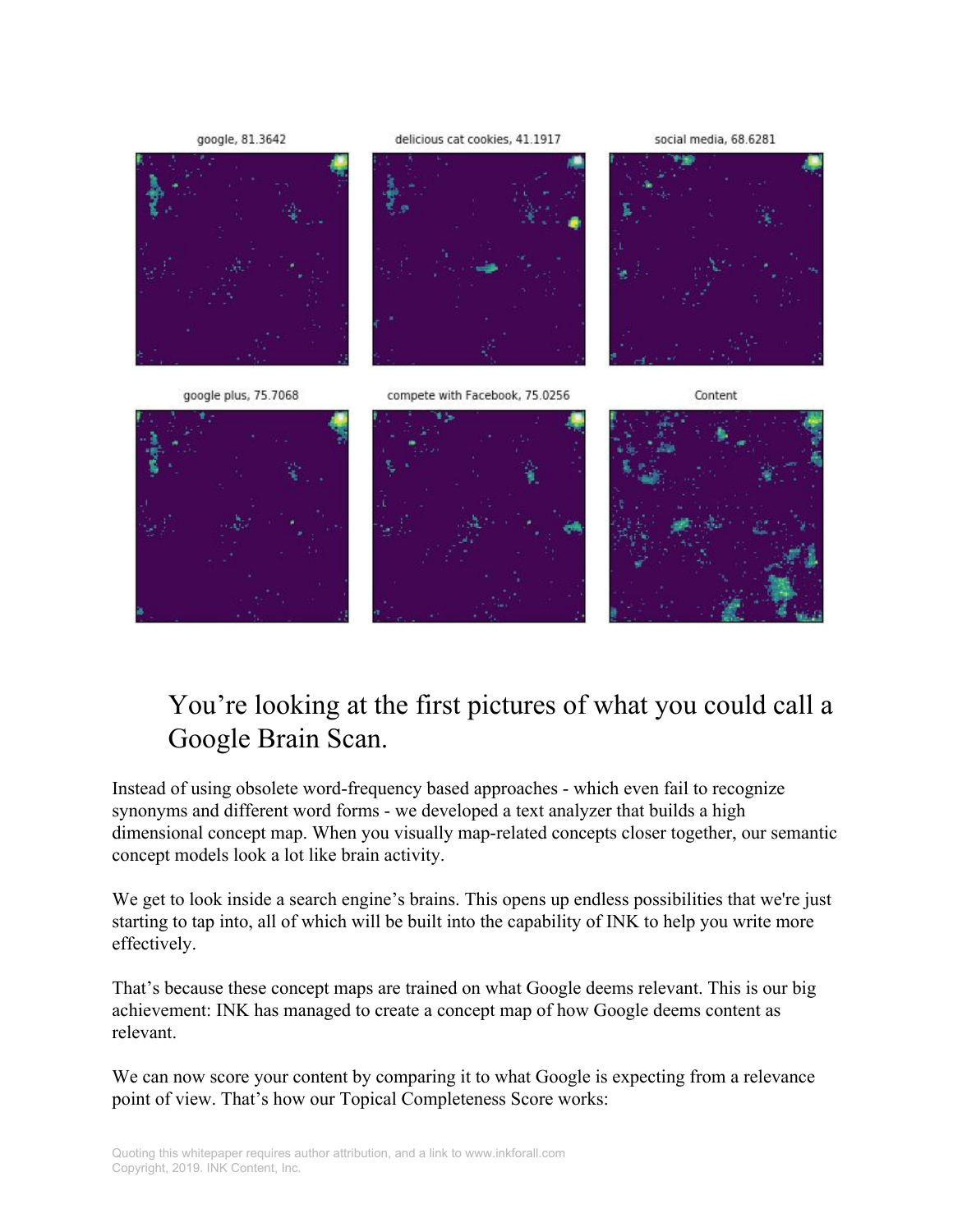

#### Screenshot of INK showing your Topical Completeness

If you have been let down by tools that offer silly word recommendations, you will be delighted at how intelligent INK really is. That's because INK has developed - from scratch - a true search-engine-grade semantic Artificial Intelligence (AI) that understands the meaning and concepts behind the content. <sup>20</sup>

It's the closest you can get to understanding Google Rankbrain from a semantic relevance point of view without actually being at Google. Our tool is agnostic to word forms or exact synonyms because it understands the meaning behind words in a context.

We believe that words change, but ideas are consistent!

Our beta users loved the scoring. Some have asked when we will have additional tools available to help achieve a higher score. As of today, we've already got seven months of r&d into a solution (hint: it won't be anything like what exists on the market today), but we still have to finish fine-tuning our new AI's, evaluate the effectiveness, and test it rigorously.

### **How We've Evaluated our Content Mapping Technology**

We evaluated the quality of this approach by analyzing hundreds of thousands of search engine results, and to no surprise, we found that high ranking content has important ideas (thus similar concept maps) in common, while low ranking or irrelevant content is missing these concepts. Namely, by tuning parameters, we achieved over 50% average difference between relevant and non-relevant pages for a random keyphrase.

We ran thousands of pipelines on distributed spark clusters over the course of the last year to discover the best ways to fine-tune our INK's AI-engine. We want to acknowledge the authors of op[e](https://en.wikipedia.org/wiki/Apache_Software_Foundation)n-source software we used. This includes but is not limited to Spotify's  $^{21}$  Luigi  $^{22}$ , Apache Software Foundation<sup>23</sup>, UC Berkeley<sup>24</sup> AMP Lab<sup>25</sup> and DataBricks<sup>26</sup> for Apache Spark<sup>27</sup>, Google Brain<sup>28</sup> for TensorFlow<sup>29</sup> and many others for open-source python libraries.

#### **Search-Engine Grade**

For this type of solution, calculations can be so intense, that code architecture and approach are critical. From the very beginning, one of the guiding r&d pipeline objectives was to achieve search-engine-grade performance.

Our approach was to think about how search engines like Google might determine the semantic relevance of content at scale.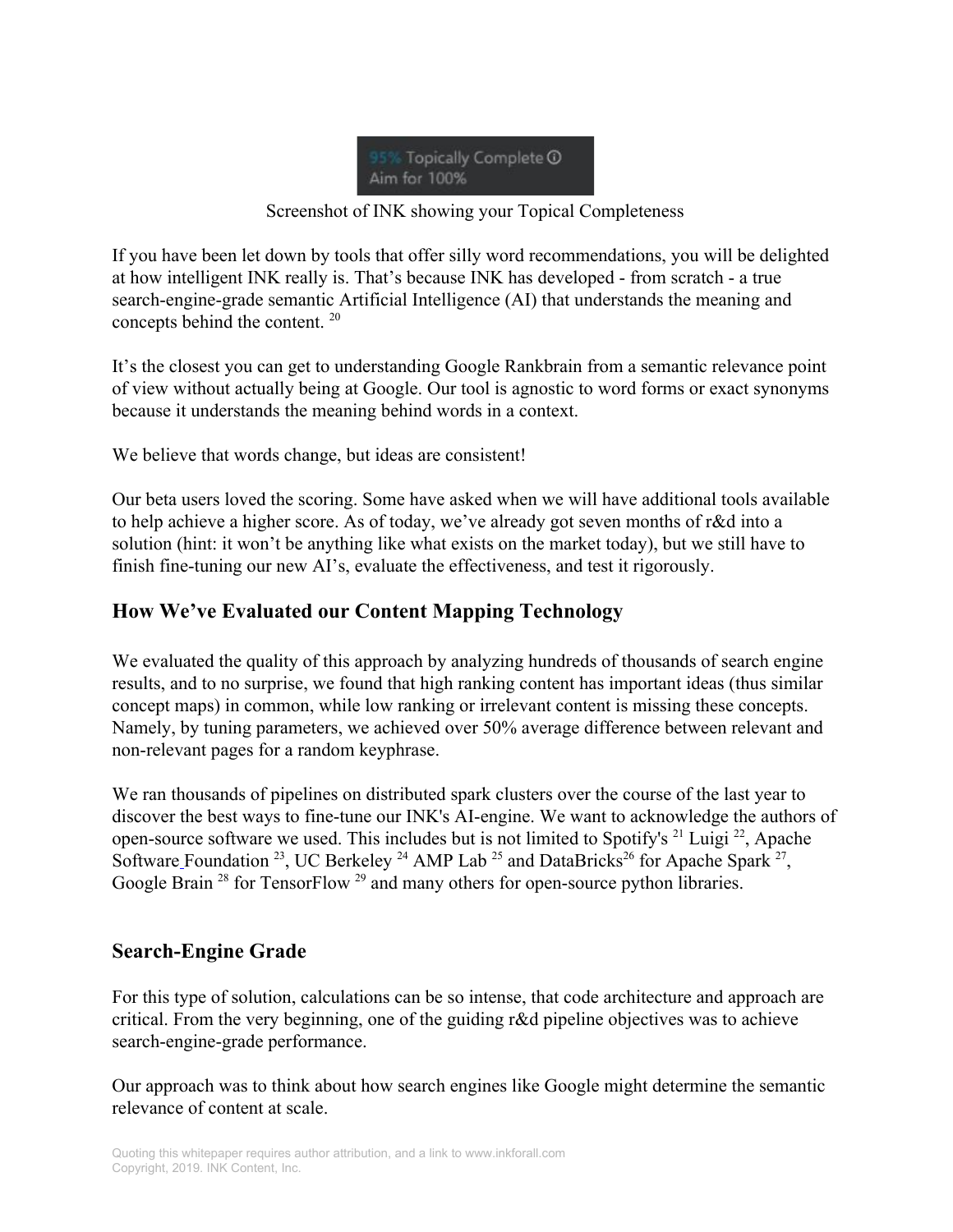We believe that INK has achieved this. In practical terms, our AI can map more than a quarter of a billion different concept combinations in milliseconds for any type of content.

With INK, you literally have billion-dollar search-engine-like technology guiding your content optimization recommendations.

# **How INK Helps You Achieve User Satisfaction**

The second step to ranking high in Google revolves around user delight with your content.

Improving user engagement is a core objective of content optimization.

We believe the three pillars of content optimization are:

- Help content be found
- Once content is found, ensure it is engaging for the user
- Once the user is engaged, ensure it converts (achieves its objective)

It's early days, but already INK is boosting user engagement. For example, it examines what writing style search users for your target keyphrase are best responding to:

- How to use Passive Voice
- How to use Adverbs
- How to write to the ideal reading grade level

For example, in one study we found that users frequently stop reading and start 'skimming', when they encounter a sentence which is 2 reading grade levels above what INK recommends.

INK will help you by highlighting those sentences as Very Hard To Read, so you can keep your readers' attention for longer.

# **How INK Revolutionizes Content Performance Optimization for Writers**

There's a moment during every project where you sit down and try to determine the best business model. You talk to many advisors and you look at your audience.

We know there is a lot of money in the SEO market, and we know there is a demand there. On the other hand, we know that content writers are not as problem aware, and often don't get the same compensation packages as their marketing colleagues.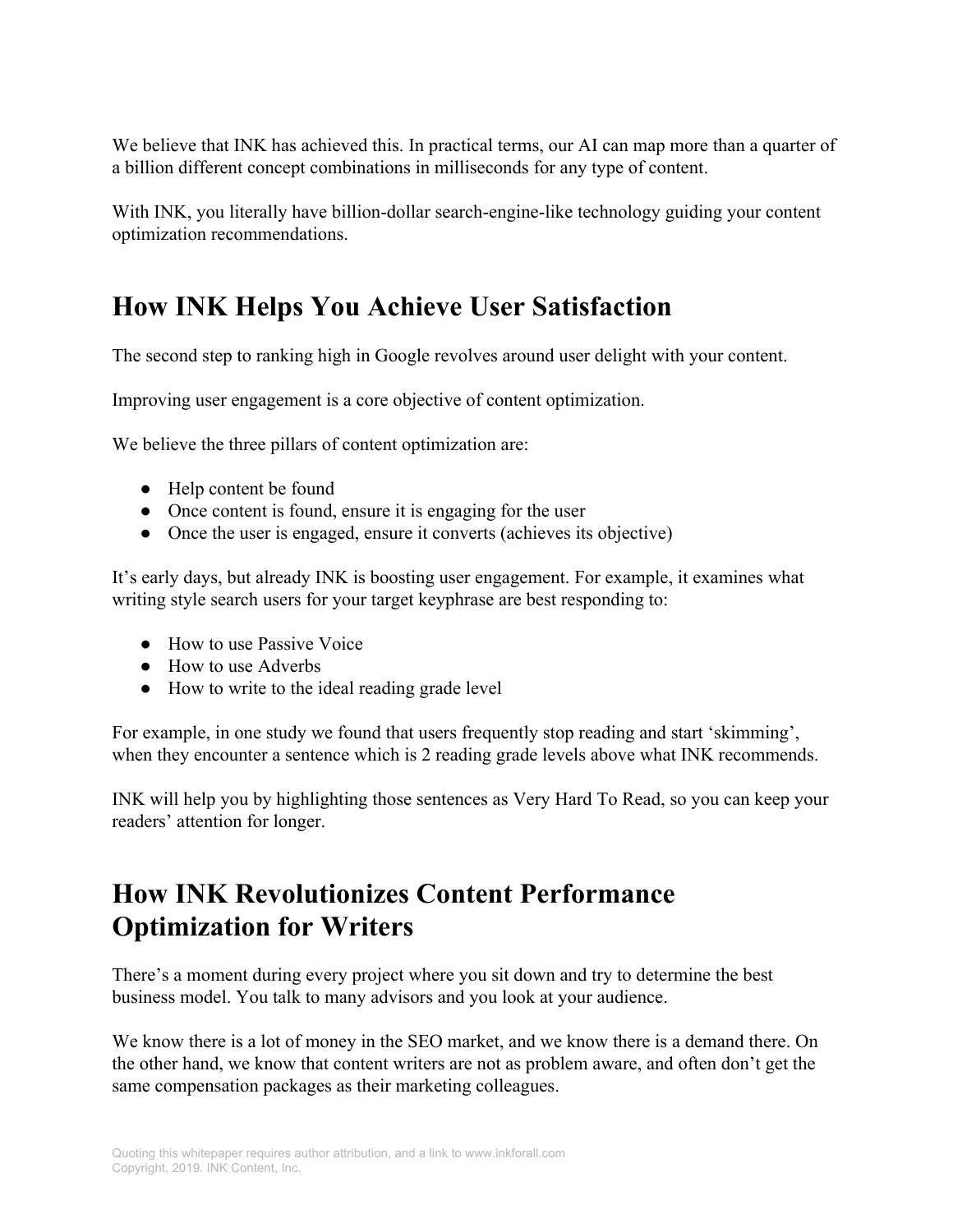Some may see this as a disadvantage, but we saw it as an incredible opportunity. As I hope this whitepaper has established beyond a doubt, a solution like this is much-needed. The demand and need for frustration-free content performance optimization in the writing community is enormous.

One vague tweet about our solution flooded our PR agent with over 400 DMs. Our beta users are ecstatic. A few months ago, we broke something on the backend and INK didn't work for half an hour. We received messages like: "How am I supposed to write content now? Writing without INK is like flying an airplane blindfolded." Once you start writing your content in INK, it's extremely sticky. You can't imagine going without it.

Therefore, we've decided that the best business model for us is to first let INK fulfill its destiny and become widely beloved. The easiest way to get there is to remove any obstacles - and make this version of INK available for free.

In the introduction, I mentioned that existing tools universally have two things in common:

- 1. You have to pay up, big time. Prices range between \$100 and \$3,000 per month. The most advanced solutions don't publish their prices on their site.
- 2. All the tools we've examined are built as a side-project of an SEO suite (me-too), or are built with marketers and SEOs as their primary audience. There is no solution that's specifically for writers.

In contrast, INK was built from the ground up with our main audience in mind. Our goal is to take your feedback and make INK better and better. In addition, we've got a very exciting roadmap of AI magic ahead of us. But that story is to be continued for another day. Welcome to the Content Performance Optimization era!

Grab your copy of INK for free at [inkforall.com.](https://inkforall.com/)

# References

- [1] [https://en.wikipedia.org/wiki/Common\\_Gateway\\_Interface](https://en.wikipedia.org/wiki/Common_Gateway_Interface)
- [2] [https://en.wikipedia.org/wiki/Ajax\\_\(programming\)](https://en.wikipedia.org/wiki/Ajax_(programming))

[3][https://www.nytimes.com/2012/06/26/technology/in-a-big-network-of-computers-evidence-of](https://www.nytimes.com/2012/06/26/technology/in-a-big-network-of-computers-evidence-of-machine-learning.html) [-machine-learning.html](https://www.nytimes.com/2012/06/26/technology/in-a-big-network-of-computers-evidence-of-machine-learning.html)